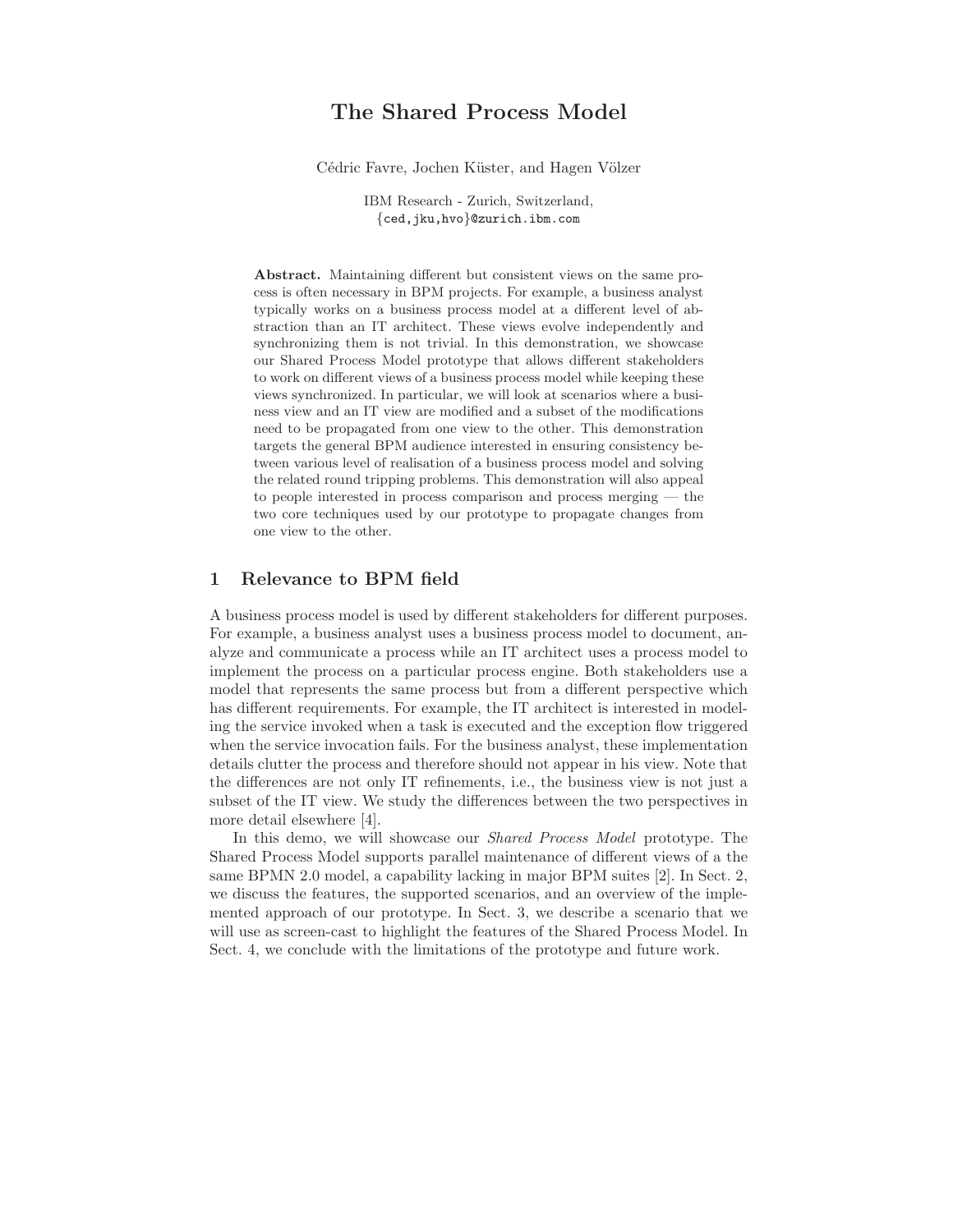# 2 The Shared Process Model

The Shared Process Model is a research prototype built on top of the BPMN2  $Modeler$  — an Eclipse-based graphical BPMN 2.0 model editor [1]. The Shared Process Model provides to the users two different views on a process, a business view and an IT view as illustrated by Fig. 1.



Fig. 1: The Shared Process Model

Supported operations: The Shared Process Model supports the independent development of a business-view and an IT view of a process through tree key operations:

get returns a copy of the current version of the IT or business view,

change allows the user to modify his copy of the IT or business view, and

update allows the user to synchronize his copy of the IT or business view with the Shared Process Model. Each change can be either designated as a common or a *private* change. A common change is automatically propagated by the Shared Process Model to the other view whereas a private change is not.

Central features: The Shared Process Model allows a user to modify either the business or the IT view and to propagate a subset of these modifications to the other view. For example, the IT architect might decide to update changes made to the main control-flow of the process as common but to keep private the addition of the exception flow. The IT architect may need to propagate changes to the business view because the initial business model is incomplete, contains modeling errors, contradicts some IT requirements, or does not faithfully represent the actual business process. Propagating changes is also required when the business or the IT requirements change. The reasons and frequency of these updates are presented in more detail in a technical report [4].

It also ensures that the two views remain consistent, i.e., the IT view is a 'faithful' representation of the business view and vice et versa. The enxact notions of consistency considered ad how they are ensured or checked is out of scope of this paper but are presented in the technical report [4].

Finally, the Shared Process Model provides a set of model refactoring operations to support the user in modifying a view while retaining its consistency with the other view. For example, it provides refactoring operations to refine an activity into a subprocess or into a set of activities together with the control-flow between them, to specify that an activity is implemented as a script task or a service task, and to simplify a portion of the process into a single activity.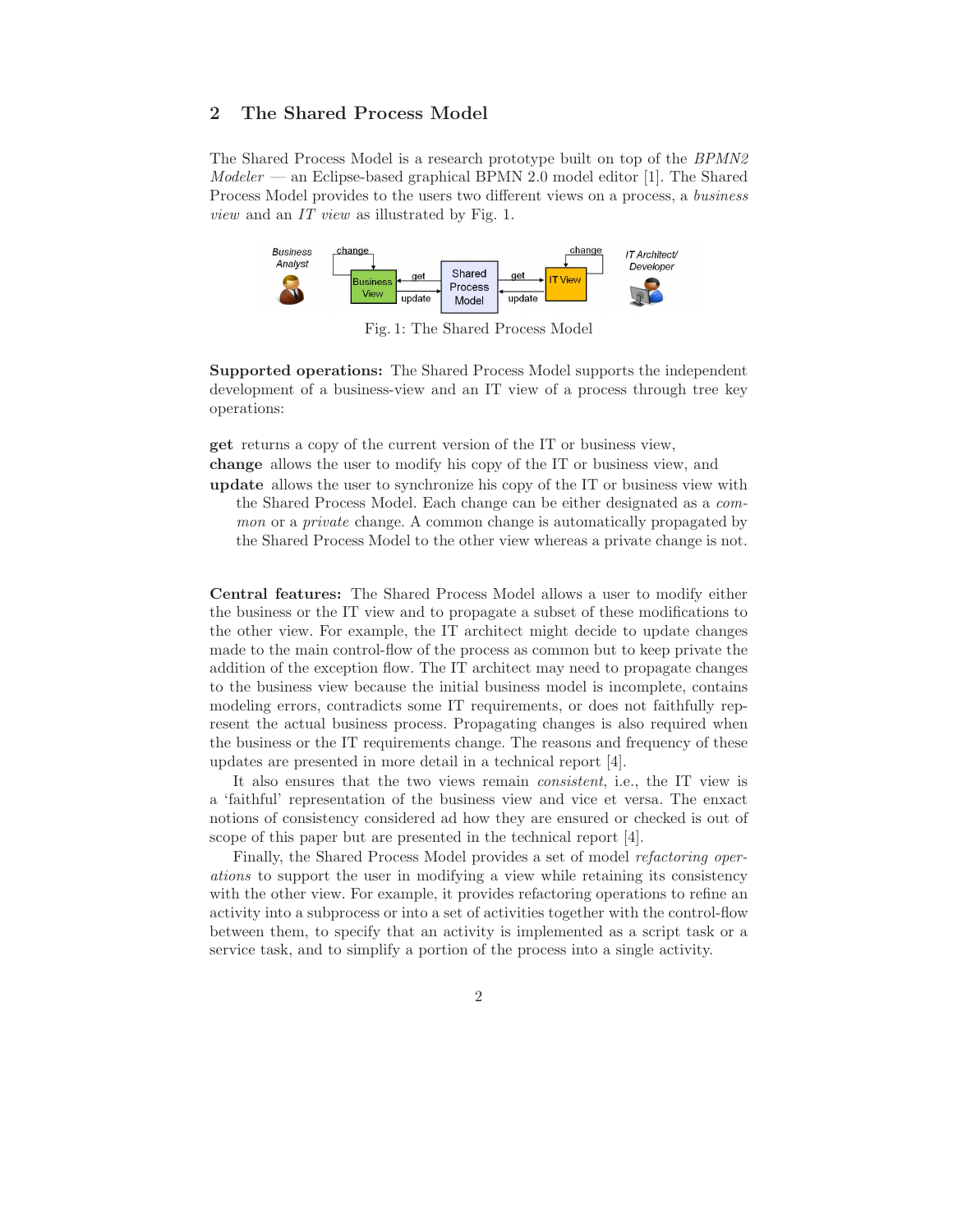Shared Process Model implementation and change propagation: Fig. 2 illustrates the internal of our implementation a Shared Process Model: two BPMN 2.0 process models representing the two views and correspondences (the highlighted vertical arrows) relating the nodes of the two models. Note that correspondences can point to multiple corresponding nodes and that some nodes of the IT view do not have a corresponding node in the business view.



Fig. 2: A example of Shared Process Model internals

When a user modifies one view, let us say the IT view, and updates the Shared Process Model, we compute the changes between the updated IT view and the Shared Process Model version of the IT view (which represent the view before the modifications) using a comparison framework [5]. The common changes, formulated for the IT view, are translated into changes applicable to the business view. The translation is based on the correspondences and, when navigating correspondences with multiple targets in the business view, it uses structural analysis on the business view. Finally, the common changes are merged using a merging framework that we developed.

# 3 The Shared Process Model in Action

We now present a short scenario where the Shared Process Model is used to synchronize a business and an IT view on a process. A screen-cast of featuring this scenario is available on the project webpage [3]. This scenario features two actors Alan, a business analyst and Paul, an IT architect.

Initialization of the Shared Model First, Alan captures the business process model illustrated by Fig. 3. Alan initializes the Shared Process Model, which now contains this process in both views and the appropriate correspondences. From now on, Alan will work on the business view and Paul on the IT view. Alan asks Paul to create an implementation of the process model.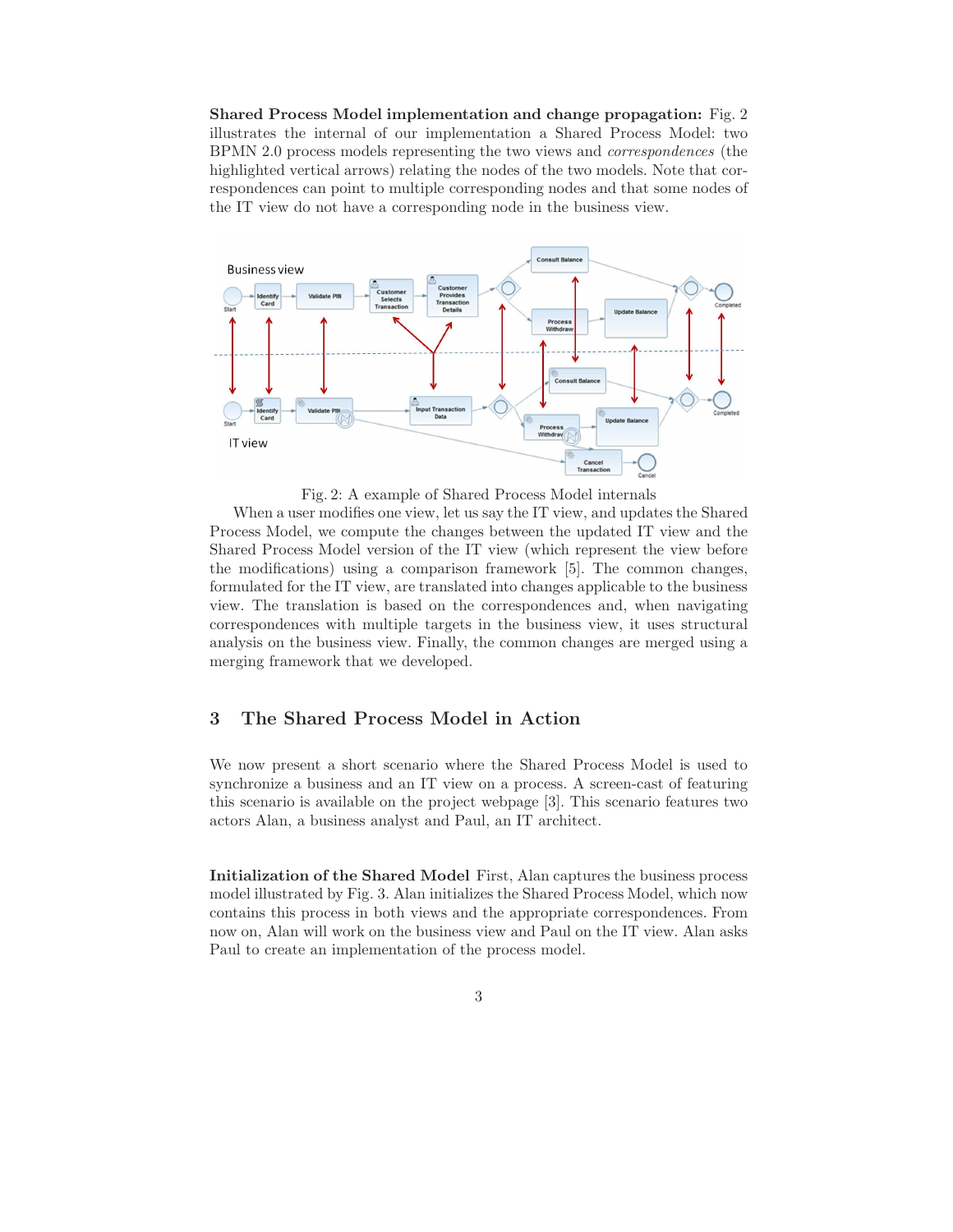

Fig. 3: Initial business process model

Private and Common Changes: Using refactoring operations, Paul refines the specification of the activities by specifying their realization, some activities are implemented as script tasks other by service tasks. He also adds the exception flow. These changes are only relevant to the IT view. Therefore, Paul commits the changes as private. Paul then realizes that he can optimize the control-flow of the process and that Alan forgot one activity. These changes are relevant to business view and Paul updates them as common. The IT view now displays the process in Fig. 4 while the business view displays the process illustrated on top of Fig. 2.



Fig. 4: IT view after private and common changes

Private refactoring: Paul wants to convert the two human activities into one. He uses the simplify selection refactoring wizard, which turns a selection of elements into a single activity and reroutes the incident edges of the selection accordingly. The refactoring also creates the correspondence between the two business activities and the IT activity. This change is a private change. The Shared Process Model now contains the two views illustrated by Fig. 2.

Common changes using correspondences Finally, Paul inserts a new activity between 'Validate Pin' and 'Input Transaction Data' as a common change which results in the IT view illustrated by Fig. 5. Looking at Fig. 2, one realizes that the translation of this change, as described in Sect. 2, requires to navigate the correspondences and to perform a structural analysis.



Fig. 5: IT view after selection simplification and insertion of task

Updating this change results in the business view illustrated by Fig. 6. The two views have evolved and are now significantly different. However, the Shared